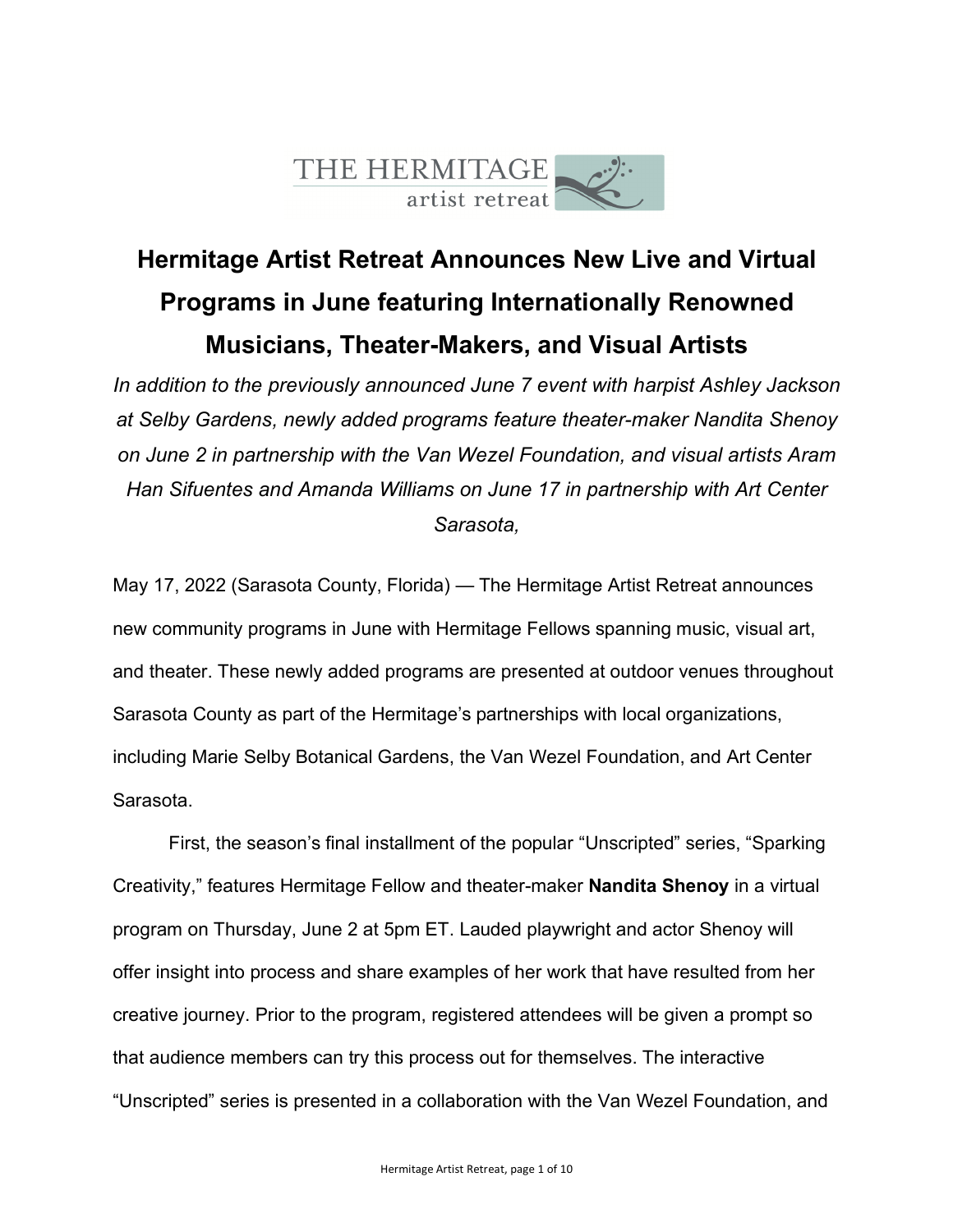previous "Unscripted" programs have featured Hermitage Fellows Claire Chase, Eric Booth, Reggie Harris, Ann Patterson, Christopher Theofanidis, Melissa Studdard, Patrick Harlin, Hannah Hasan, and most recently Daniel Gumbiner.

Next, the Hermitage's June programs continue with the previously announced "Soulful Strings: An Evening of Harp Music" with celebrated musician and composer **Ashley Jackson**. This is the inaugural event in the Ruby E. Crosby Alumni Music Series at the Hermitage, made possible with a generous gift from the Ruby E. and Carole Crosby Foundation. "Soulful Strings" will be presented on Tuesday June 7 at 8pm at Marie Selby Botanical Gardens (Downtown).

Finally, the Hermitage will partner with Art Center Sarasota to present "Visual Art: New Ways of Seeing," featuring Hermitage Fellows **Aram Han Sifuentes** and **Amanda Williams**, live on the Hermitage Beach. This event will take place at 6:30pm on Friday, June 17.

These programs are in addition to previously announced programs throughout the month of May.

"The Hermitage's ongoing May and June programming speaks to the expansive diversity and creative range of our renowned Hermitage Fellows, who are all brilliant talents in their respective musical and artistic fields," said Hermitage Artistic Director and CEO **Andy Sandberg**. "By continuing our programming into the summer months, we also want to celebrate and recognize that there is a growing year-round community of arts appreciators here in our Gulf Coast region."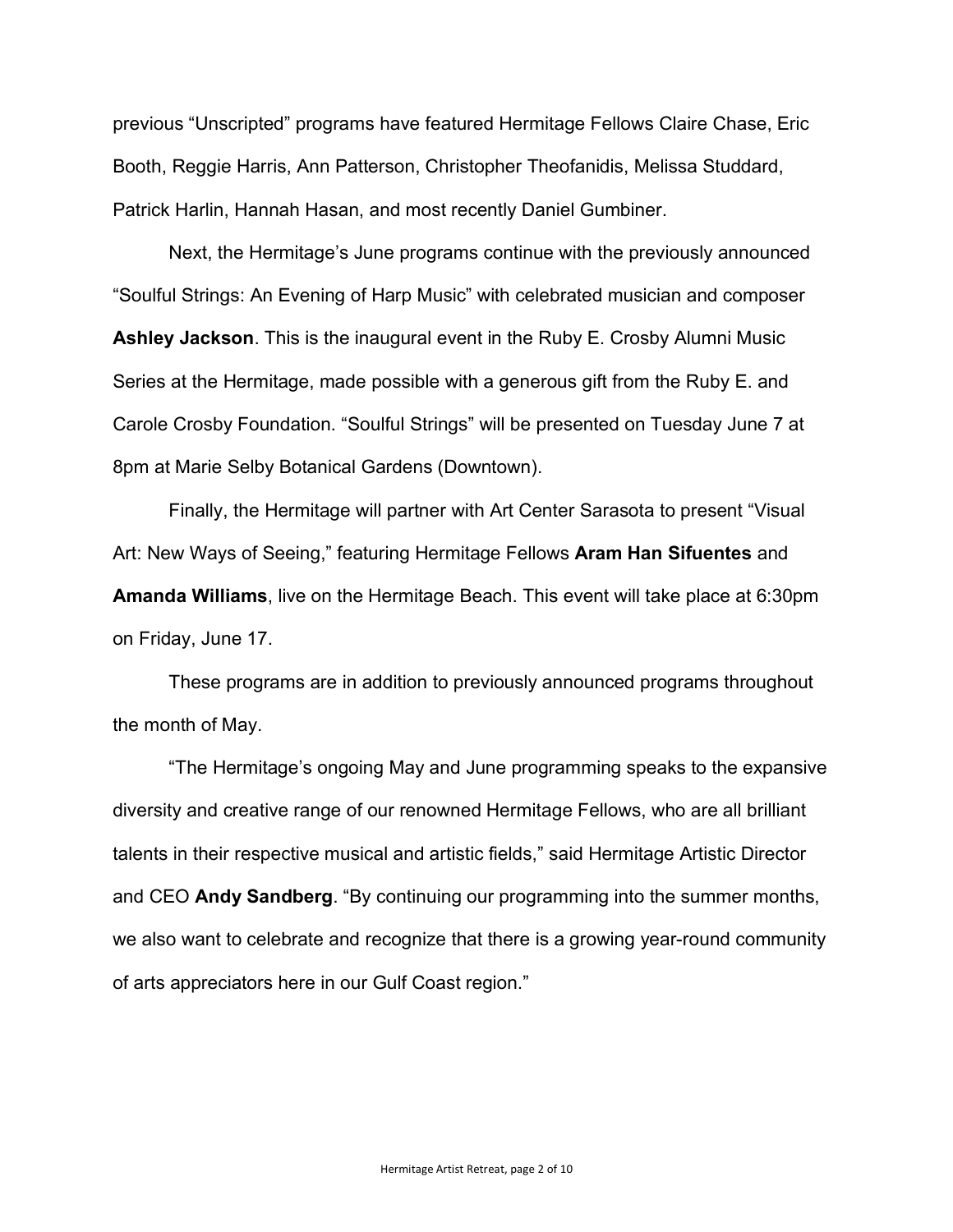Hermitage programs like these are free and open to the public with a \$5/person registration fee. Due to capacity limitations and social distancing, **registration is** 

# **required** at **HermitageArtistRetreat.org**.

See below for complete program details and artist bios.

# **The newly and previously announced program descriptions:**

• **"Hermitage Poet's Corner: The Contemporary Word,"** *Friday, May 20 @ 5pm*: Presented in Partnership with Bookstore1, two incredible writers and Hermitage Fellows come together to read and discuss their evocative work. **DaMaris B. Hill** shares selections from her critically acclaimed *Breath Better Spent: Living Black Girlhood*, a Netgalley "Must-Read Books by Black Authors" in 2022. Playwright, performer, and award-winning poet **Kirya Traber** shares selections from her previous works and teases her forthcoming novel. Join these two writers, both deeply engaged with our contemporary moment, for a discussion following their readings*. This event is presented in partnership with Bookstore1. Registration is required at HermitageArtistRetreat.org (\$5/person registration fee). Bookstore1, 117 S. Pineapple Avenue, Sarasota, FL 34236.*

• **"Worlds: A Part" with Hermitage Fellows Pauchi Sasaki and Monica Youn,**  *Thursday, May 26 @ 6pm*: Internationally renowned composer and performer **Pauchi Sasaki** and acclaimed poet **Monica Youn**, seem worlds apart. Sasaki is an interdisciplinary artist working on an original opera inspired by NASA's mission to transport the first woman to the surface of the moon that utilizes a self-

designed dress made of speakers. Winner of the Poetry Society of America's William Carlos Williams Award, Youn's poems are sharply crafted and weave together historical allusions and cultural references as diverse as Piero della Francesca, Goya, Martha Graham, and Twinkies. Both artists are grounded in their intersectional identities and multifaceted pursuits. Join these two Hermitage Fellows at the cutting edge of their disciplines as they discuss and share work on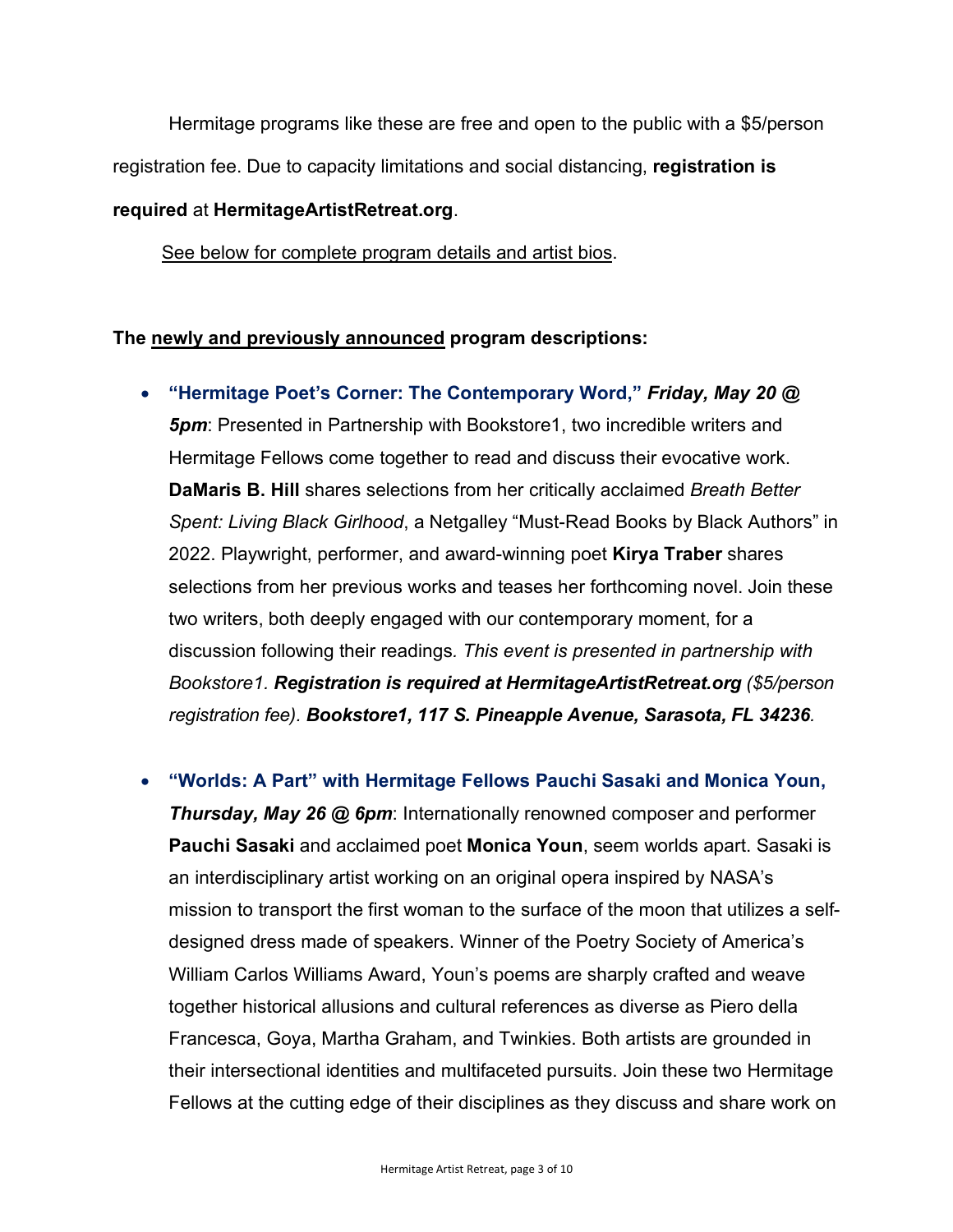the beautiful grounds of the Conservation Foundation of the Gulf Coast. *This event is presented in partnership with Conservation Foundation of the Gulf Coast. Registration is required at HermitageArtistRetreat.org (\$5/person registration fee). Conservation Foundation of the Gulf Coast, 400 Palmetto Avenue, Osprey, FL 34229*

# • **"UNSCRIPTED: Sparking Creativity,"** *Thursday, June 2 @ 5pm ET:*

Presented in partnership with the **Van Wezel Foundation**. In this season's final installment of the interactive "Unscripted" series, lauded playwright, actor, and Hermitage Fellow **Nandita Shenoy** will give insight into her process and share examples of her work which have resulted from that process. Prior to the program, she will share a prompt question so that audience members can try it out for themselves and share their work as part of the event. No theatrical experience needed – just an open mind and willingness to jump in! *Registration is required at HermitageArtistRetreat.org. Virtual Event (via Zoom). Registered attendees will be sent a link 24 hours prior to the event.*

• **"Soulful Strings: An Evening of Harp Music,"** *Tuesday, June 7 @ 8pm*: Celebrated harpist and Hermitage Fellow **Ashley Jackson** returns to Sarasota to launch the Ruby E. Crosby Alumni Music Series at the Hermitage – a new initiative launched this year by Carole Crosby to honor the legacy of her mother and their shared love of music. Jackson is the winner of the distinguished Theodore Presser Award, which honors musicians dedicated to artistry as well as citizenship. Jackson's work is spurred on by academic excellence and a commitment to diversifying the classical music canon and audience. Preparing to launch her first solo album, *Ennanga*, and praised by *Musical America* for her "soulful" and "eloquent" playing, this special concert will feature works from across her impressive repertoire. Ashley Jackson is the first Hermitage alumna selected to participate in the Ruby E. Crosby Alumni Music Series at the Hermitage, and her concert will be held outdoors at Selby Gardens. *Ashley Jackson's concert and Hermitage residency are made possible through the Ruby*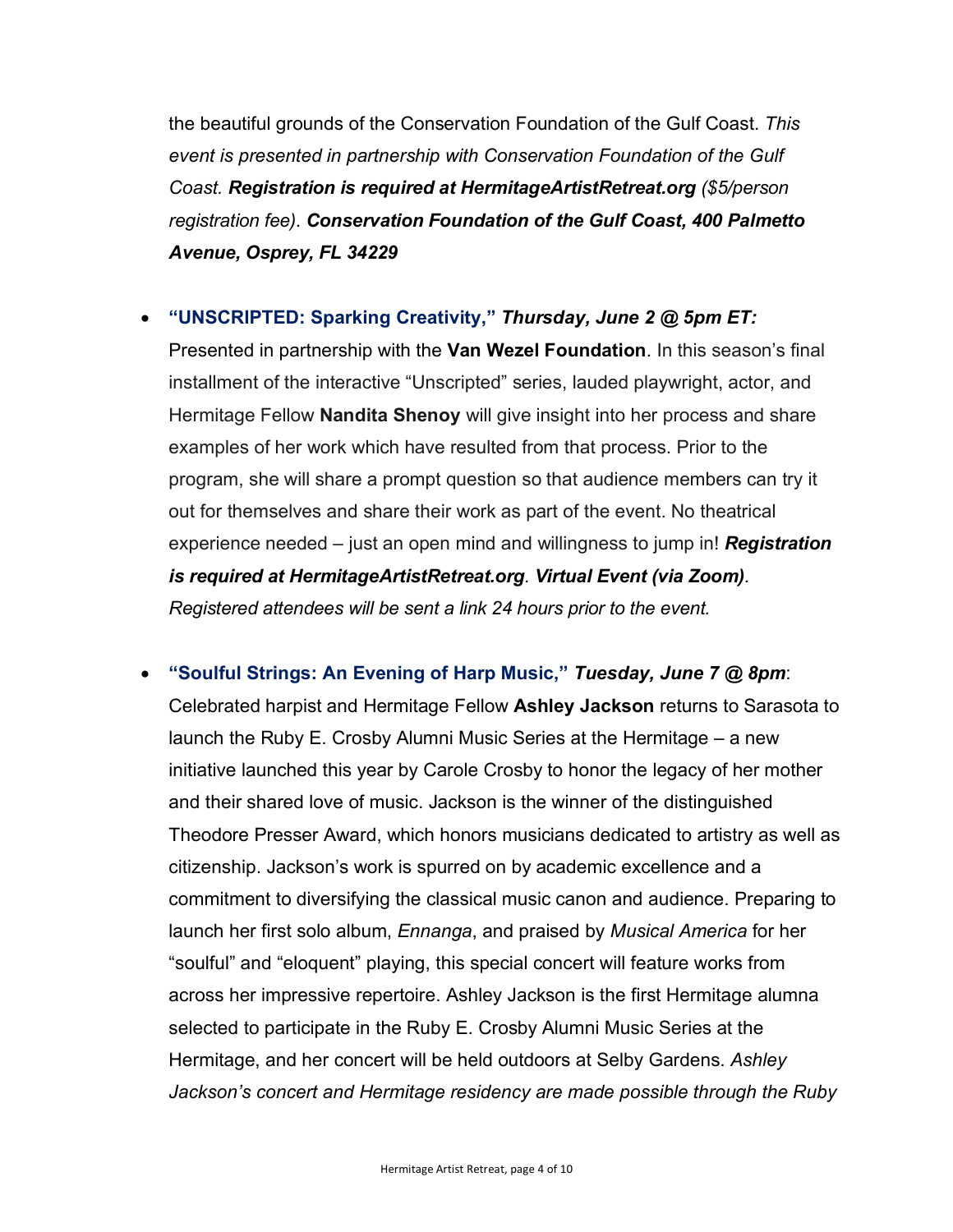*E. Crosby Alumni Music Series at the Hermitage. Registration is required at HermitageArtistRetreat.org (\$5/person registration fee). Marie Selby Botanical Garden (entrance at 1534 Mound St, Sarasota, FL 34236) Extremely limited space remaining.*

• **"Visual Art: New Ways of Seeing,"** *Friday, June 17 @ 6:30pm***:** Presented in partnership with **Art Center Sarasota**, two acclaimed visual artists discuss their creative process and share examples of their work. Hermitage Fellows **Aram Han Sifuentes** and **Amanda Williams** create in two different mediums of art. Han Sifuentes, whose work has been described as having "radical power" (*The Guardian*), works with fiber and materials. Williams, a visual artist trained as an architect, uses color in bold and energetic ways. At the center of *both* of their artistic practices is the mission to change the way we see the world around us and forge new communities in shared spaces. *Registration is required at HermitageArtistRetreat.org (\$5/person registration fee). The Beach at Hermitage Artist Retreat, 6630 Manasota Key Road, Englewood, FL 34223.*

# **About the Hermitage Artist Retreat:**

The Hermitage is a non-profit artist retreat located in Manasota Key, Florida, inviting accomplished artists across multiple disciplines for residencies on its beachfront campus, which is on the National Register of Historic Places. Hermitage artists are invited to interact with the local community, reaching thousands of Gulf Coast residents and visitors each year with unique and inspiring programs. Hermitage Fellows have included 14 Pulitzer Prize winners, Poets Laureate, MacArthur 'Genius' Fellows, and multiple Tony, Emmy, Grammy, Oscar winners and nominees. Works created at this beachside retreat by a diverse group of Hermitage alumni have gone on to renowned theaters, concert halls, and galleries throughout the world. Each year, the Hermitage awards the \$30,000 Hermitage Greenfield Prize for a new work of art, the newly announced \$35,000 Hermitage Major Theater Award for an original theater commission, and the Aspen Music Festival's Hermitage Prize in Composition.

#### **For more information, visit HermitageArtistRetreat.org.**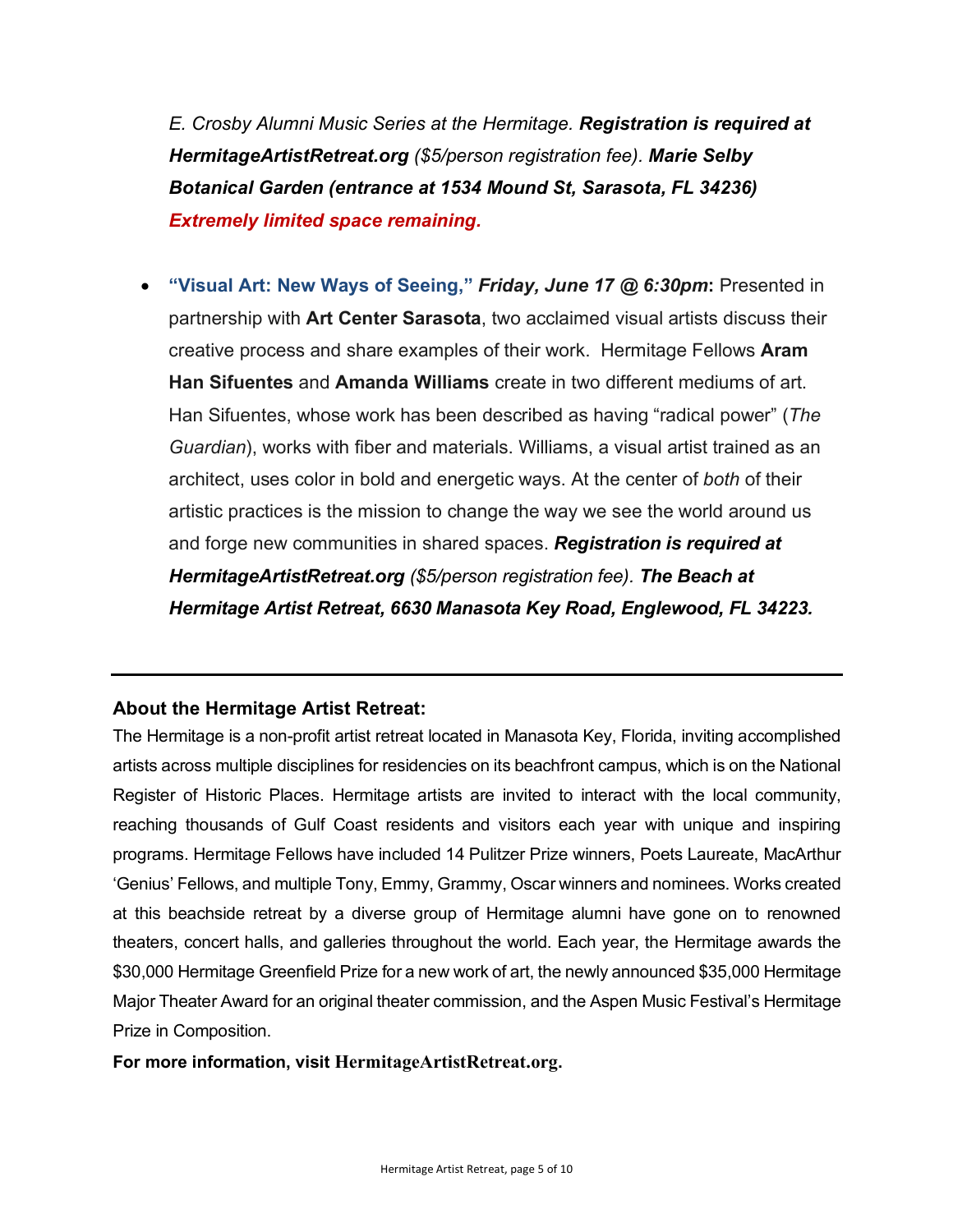# **The Hermitage is supported by:**

Hermitage programs are supported, in part, by an award from the National Endowment for the Arts; by Sarasota County Tourist Development Tax Revenues; and by The State of Florida, Department of State, Division of Arts and Culture and the Florida Council on Arts and Culture (Section 286.25 Florida Statutes), as well as the Gulf Coast Community Foundation, Charles & Margery Barancik Foundation, and the Community Foundation of Sarasota County.

# **PREVIOUSLY ANNOUNCED HERMITAGE PROGRAMS:**

**Friday, May 20 @ 5pm**, "Hermitage Poet's Corner: The Contemporary Word," with Hermitage Fellows **DaMaris B. Hill** and **Kirya Traber** (Live at Bookstore1, Downtown Sarasota) *Presented in partnership with Bookstore1*

**Thursday, May 26 @ 6pm**, "Worlds: A Part" with Hermitage Fellows **Pauchi Sasaki** and **Monica Youn** (Live at Conservation Foundation of the Gulf Coast, Osprey) *Presented in partnership with Conservation Foundation of the Gulf Coast*

**Thursday, June 2 @ 5pm**, "UNSCRIPTED: Sparking Creativity," with Hermitage Fellow **Nandita Shanoy** (Virtual Event, Zoom) *Presented in partnership with the Van Wezel Foundation*

**Tuesday, June 7 @ 8pm**, "Soulful Strings: An Evening of Harp Music," with Hermitage Alumna **Ashley Jackson** (Live at Marie Selby Botanical Gardens, Downtown Sarasota) *Made possible by the Ruby E. Crosby Alumni Music Series at the Hermitage*

**Friday, June 17 @ 6:30pm**, "Visual Art: New Ways of Seeing," with Hermitage Fellows **Aram Han Sifuentes** and **Amanda Williams** (Live at the Hermitage Beach, Manasota Key)

*Presented in partnership with Art Center Sarasota*

*Additional summer events to be announced!*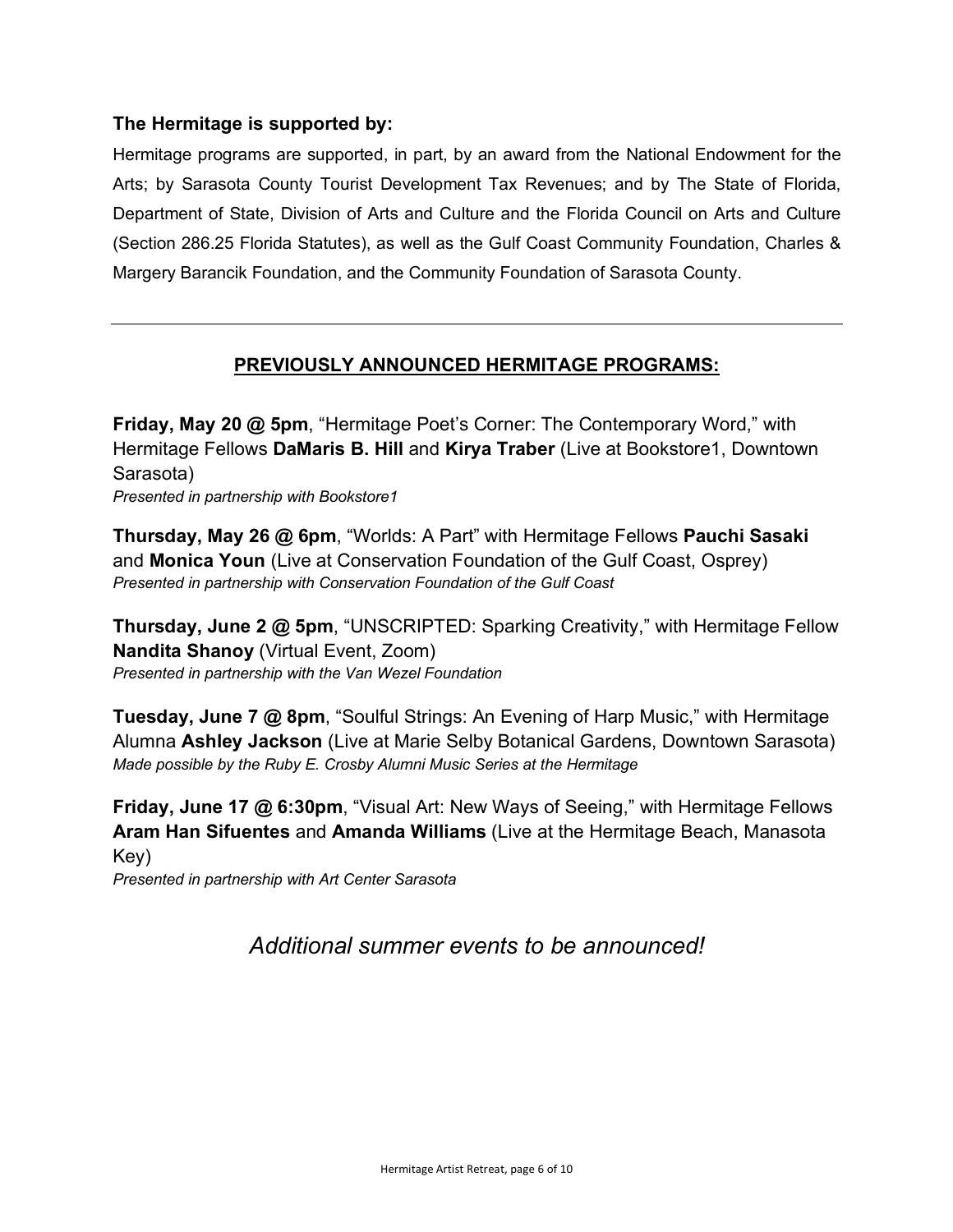# **COMPLETE ARTIST BIOS**

#### **DaMaris B. Hill**

Hermitage Fellow DaMaris B. Hill is the author of *A Bound Woman Is a Dangerous Thing: The Incarceration of African American Women from Harriet Tubman to Sandra Bland*  (2020 NAACP Image Award nominee for Outstanding Literary Work in Poetry), *The Fluid Boundaries of Suffrage and Jim Crow: Staking Claims in the American Heartland*, Vi-zəbəl Teks-chərs (Visible Textures). Hill is inspired by the anxieties of our contemporary existence, complicated by fears that certain linear narratives of history fail to be inclusive. "I belong to a generation of people who do not fear death, but are afraid that we may be forgotten," she states. Driven by a keen interest in the work of Toni Morrison and theories regarding 'rememory' as a philosophy and aesthetic practice, Hill uses digital material and critical fabulation research methods to write about "America" and geographic place. Similar to her creative process, Hill's scholarly research is interdisciplinary. Hill is an Associate Professor of Creative Writing at the University of Kentucky. For more information, visit damarishill.com.

## **Kirya Traber**

Hermitage Fellow Kirya Traber is a nationally awarded writer, performer, and cultural worker. Originally from Northern California, she now resides in Brooklyn. She is a collaborating artist with Ping Chong + Company and is Curator-in-Residence with Hi-ARTS. She was New York Stage and Film's 2020 Founders Award recipient. From 2015- 2020, she was Lincoln Center's lead Community Artist in Residence. She is the recipient of a NY Emmy Nomination (*First Person*, PBS), Robert Redford's Sundance Foundation award for Activism in the Arts, a California Governor's Award for Excellence in the Arts, and an Astraea Lesbian Writers Fund Award for Poetry. She has been commissioned by notable New York arts institutions such as the New York Philharmonic, Morgan Library & Museum, Orchestra of St Luke's, and La Mama, among others. Throughout her ambitious performance and writing career, Traber has continuously utilized her art for social change as a cultural organizer. KiryaTraber.com.

#### **Pauchi Sasaki**

Described by *The Wire* as an artist "unafraid of working within different disciplines and stylistic constraints," Hermitage Fellow Pauchi Sasaki's interdisciplinary approach integrates musical composition with the design of multimedia performances and the application of new technologies. A Peruvian-Japanese composer, performer, and improviser who collaborates actively with projects linked to film, dance, theater, installation, site specific, and interdisciplinary performances, Sasaki has performed internationally throughout Latin America, Europe, the United States, and Japan. Her compositions involve acoustic, amplified, and electronic instrumentation performed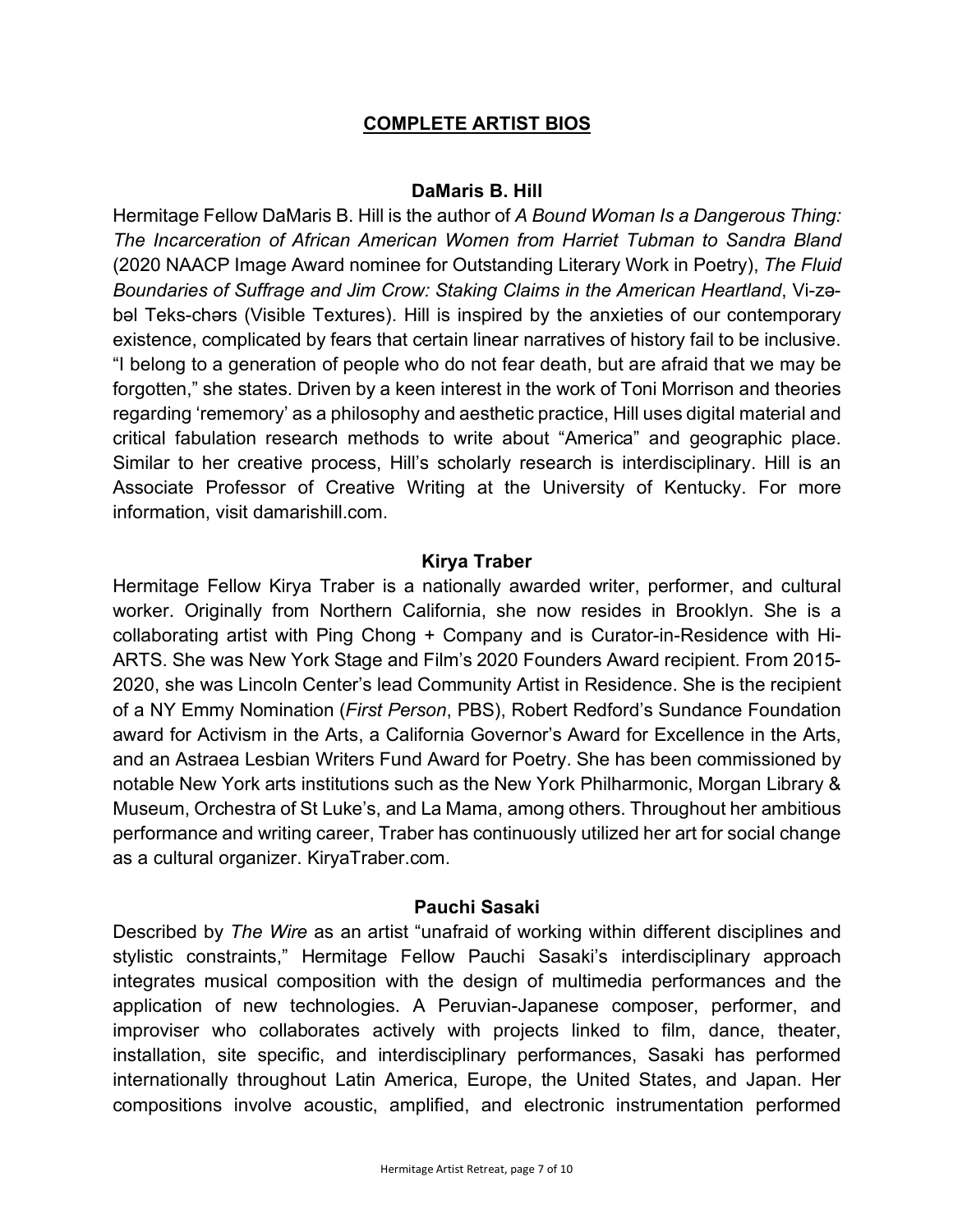through ensemble formats influenced by improvisational aesthetics and ethnic musical traditions. An active film scorer, "Pauchi Sasaki's effective scores" (*Variety*) are featured in more than 30 feature and short films. Pauchi is the recipient of four "Best Original Score" awards, the Paul Merritt Henry Prize for excellence in the musical composition of stringed instruments, the Ibermúsicas Latin American Grant for Sound Composition with New Technologies at CMMAS (México), The Rolex Mentor and Protégé Arts Initiative, selected by American composer Philip Glass, the Goethe-Institut's artist residencies in Brazil and Berlin, Civitella Ranieri Fellowship, and Columbia University's fellowship at the Institute for Ideas and Imagination in Paris. Commissions include ACO/Carnegie Hall, The Silkroad Ensemble, Pan American Games Opening Ceremony Lima 2019, among others. Her work has been presented at international venues and festivals as the Tokyo Experimental Festival, Venice Biennale, Carnegie Hall, Cannes Film Festival, Walt Disney Hall, MET, Museum of Contemporary Art (MAC Lima), The Kitchen, Gran Teatro Nacional del Perú, Festival Cervantino, the Art Basel Miami week, Lincoln Center's Mostly Mozart Festival, and John F. Kennedy Center for the Performing Arts.

## **Monica Youn**

Returning Hermitage Fellow Monica Youn is the author of *Blackacre*, which won the William Carlos Williams Award of the Poetry Society of America. It was also shortlisted for the National Book Critics Circle Award and the Kingsley Tufts Award, longlisted for the National Book Award, and named one of the best poetry books of 2016 by *The New York Times*, *The Washington Post*, and BuzzFeed. Her previous book *Ignatz* was a finalist for the National Book Award. She has been awarded the Levinson Prize from the Poetry Foundation, a Guggenheim Fellowship, a Hermitage Fellowship, a Witter Bytter Fellowship from the Library of Congress, and a Stegner Fellowship, among other honors. The daughter of Korean immigrants and a member of the Racial Imaginary Institute, she teaches at Princeton and in the MFA programs at New York University and Columbia.

# **Nandita Shenoy**

Hermitage Fellow and theater artist Nandita Shenoy is a New York-based writer and actor. Her play *The Future is Female* was recently a Finalist for the O'Neill National Playwrights Conference, and her *Rage Play* was named to the 2020 Kilroys List. Her play *Washer/Dryer* has been produced multiple times nationally after its world premiere at LA's East-West Players and an Off-Broadway production at Ma-Yi Theater, in which she also starred. Her first full-length play, *Lyme Park: An Austonian Romance of an Indian Nature*, was produced by the Hegira in Washington, DC. Her one-acts have been produced in New York City and regionally. Nandita won the 2014 Father Hamblin Award in Playwriting. Her acting credits range from dancing on national tours to Shakespeare festivals to world premieres of new plays by living playwrights. She is a proud member of the Ma-Yi Writers Lab, the dtfwaw, Dramatists Guild, Actors Equity Association, and SAG/AFTRA. She also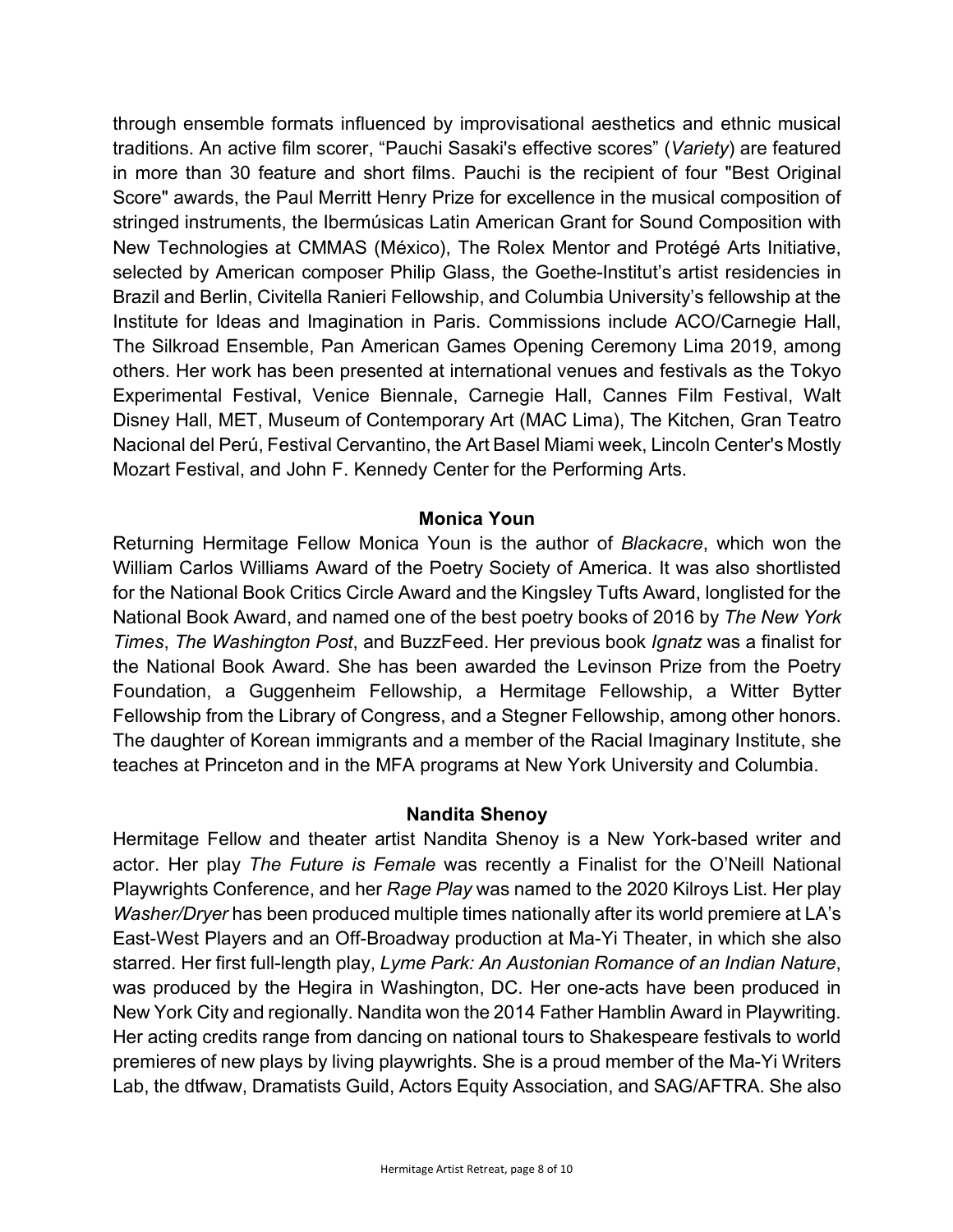sits on the Steering Committee of the Asian-American Performers Action Coalition (AAPAC), which won a 2020 Obie for their Advocacy in the Field of Equity, Diversity, and Inclusion. Nandita holds a BA in English literature from Yale University. NanditaShenoy.com

## **Ashley Jackson**

Praised for her "soulful" and "eloquent" playing (*Musical America*), Hermitage alumna and celebrated harpist **Ashley Jackson** enjoys a multifaceted career as a highly sought-after musician and collaborator in New York and beyond. As a soloist, she has performed at Lincoln Center, *Celebrate Brooklyn!* and the Schomburg Center for Research in Black Culture. She has also performed with the New York Philharmonic, the Louisiana Philharmonic, the Qatar Philharmonic, and is a regular member of the Harlem Chamber Players. Ashley is currently working on her debut solo album *Ennanga*, an exploration of African-American spirituals and their influence on other forms of American musical expression. She is currently an Assistant Professor and the Director of Undergraduate Studies for the Music Department at Hunter College. Jackson holds a Doctor of Musical Arts degree from The Juilliard School, a Master of Music degree from the Yale School of Music, and a Bachelor of Arts degree from Yale University. AshleyJacksonHarp.com

# **Aram Han Sifuentes**

Returning Hermitage Fellow Aram Han Sifuentes (she/they) is a fiber and social practice artist, writer, and educator who works to center immigrant and disenfranchised communities. Her work often revolves around skill sharing – specifically sewing techniques – to create multi-ethnic and intergenerational sewing circles, which become a place for empowerment, subversion, and protest. Han Sifuentes earned her B.A. in Art and Latin American Studies from the University of California, Berkeley, and her M.F.A. in Fiber and Material Studies from the School of the Art Institute of Chicago. She has been a recipient of a Hermitage Fellowship, Smithsonian Artist Research Fellowship, Map Fund, Asian Cultural Council's Individual Fellowship, 3Arts Award, and 3Arts Next Level/Spare Room Award. Her project, "Protest Banner Lending Library," was a finalist for the Beazley Design Awards at the Design Museum in London in 2016. Solo exhibitions of her work have been shown at the Pulitzer Arts Foundation, Chicago Cultural Center, Jane Addams Hull-House Museum, Asian Arts Initiative, and Hyde Park Art Center. Her upcoming solo exhibitions include "Talking Back to Power: Projects by Aram Han Sifuentes" (2022) at the Skirball Cultural Center in Los Angeles and "Who Was This Built To Protect?" (2022) at the Museum of Contemporary Art, Cleveland, where she is currently the inaugural Getting to Know You Artist in Residence. Han Sifuentes's art works are included in various public collections including the Renwick Gallery of Smithsonian American Art Museum, Denver Art Museum, Herbert Johnson Museum of Art, DePaul Art